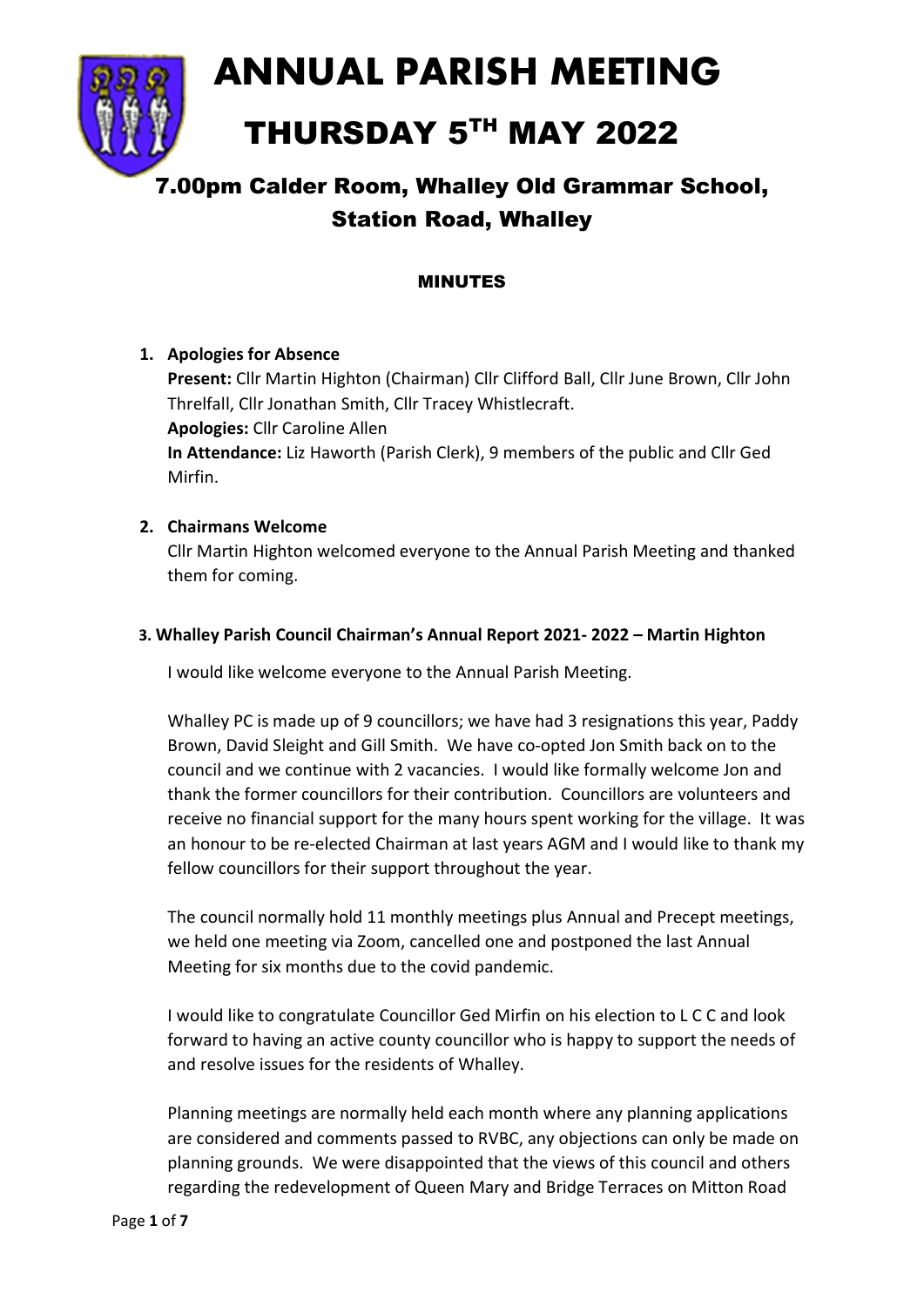were not taken on board. However, we are pleased that LCC as the lead flood authority has not agreed to the proposed development off Accrington Road. I would like to thank our Chairman of Planning, Councillor John Threlfall and the former Chairman David Sleight for the many hours of preparation particularly in setting up the electronic links and observations to the planning applications prior to these meetings.

A meeting to discuss Anti-Social Behaviour in Whalley was set up in October by the R.V.B.C. partnership officer which included many of the relevant groups but disappointingly the follow up meeting planned for December was postponed due to the lack of attendance. We still await a new date for this meeting, but a major issue is the lack of staff at R. V.

The major concern remains about anti-social behaviour which has included drug taking, drinking, general vandalism and verbal abuse when challenged. There have been numerous complaints received from several areas including the public toilets and surrounds, the library, Procter's Field playground, the Abbey, the Sands, the Swan Hotel and Vale House. There has been further significant damage caused to the toilets and another expensive refurbishment has been necessary. We look forward to the police working towards resolution of these issues. Waste bin servicing remains a problem and we are disappointed that R V has postponed the introduction of a new agreed regime due to the lack of funding from central government.

There has been no further extension to the CCTV in Whalley but we will continue to lobby for this from R.V.B.C.

Speeding is an issue, mostly highlighted by residents from Mitton Road. We have been unsuccessful in obtaining enforcement from the Lancashire Safety Partnership however we are pleased that the local police have been recently active with hand held devices. There are planned changes to the L.S.P. and we have a meeting arranged with A.P.C.C. next week.

Some licensed properties have continued to be the centre of anti-social behaviour and we continue to receive complaints regarding their late night and early morning activities from residents. We are disappointed that the police and the licensing department at R.V.B.C. are not addressing this problem. We attempted applying for a licensing review following many issues with Benny's Bar but primarily from the lack of help with this process from the legal dept at R.V.B.C. we were not able to complete the application. We followed this up with a meeting with the licensee and her solicitor which appears to have been reasonably successful in addressing the problems. We are pleased that the Cumulative Impact Assessment has been reviewed and extended to 2026.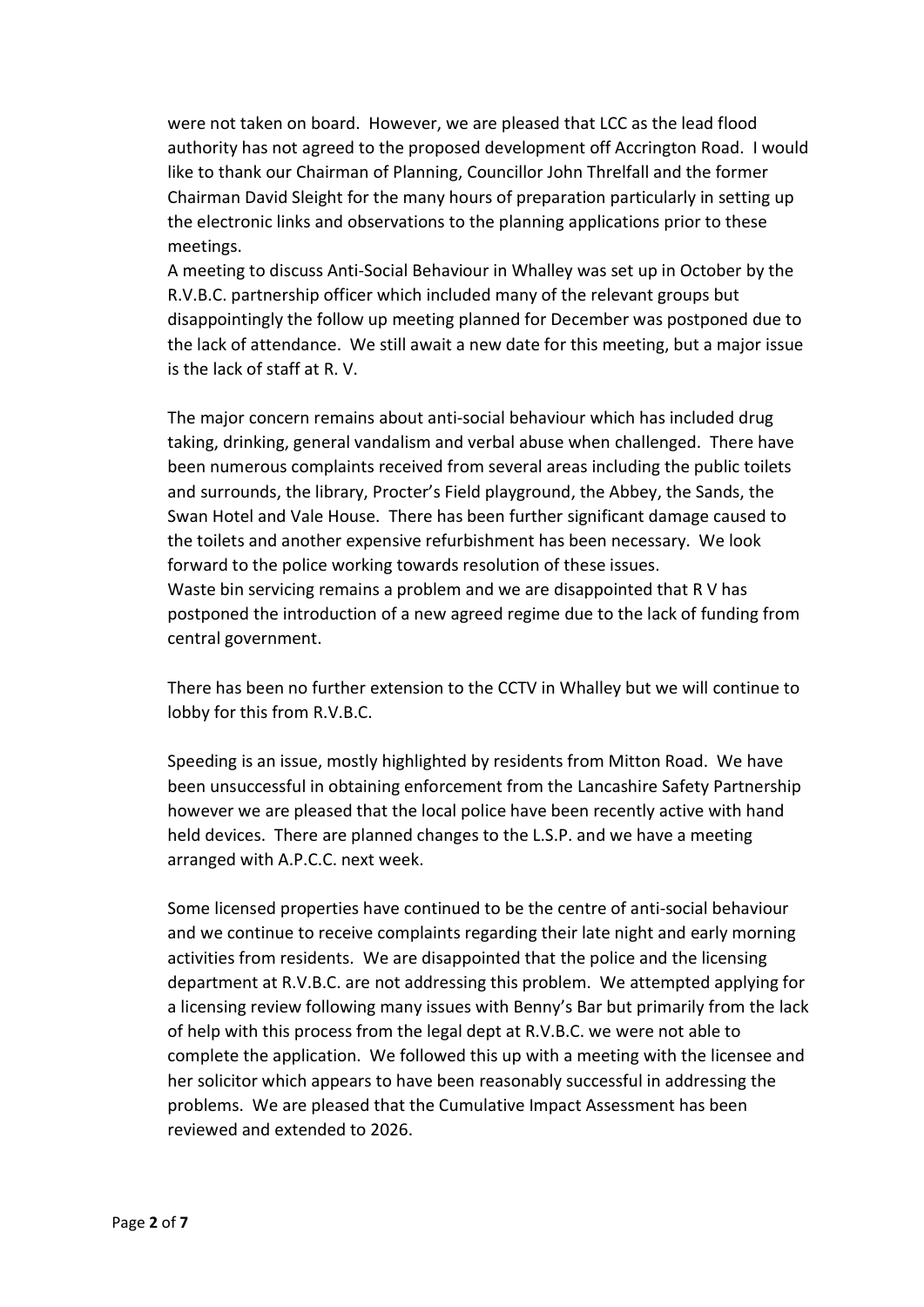Churchyard: Whalley is a closed churchyard and is a major responsibility for the P.C. The general maintenance contract has continued with Abbey Gardening Services and I am pleased with the continued improvement of the appearance of the churchyard. Trees and slippery paths continue to be a major problem and need constant attention. We were shocked to find that some flagstones were stolen overnight following similar events at other locations but these have been replaced. A Sycamore tree is due to be felled on the advice from the annual tree survey. It is still hoped that a plan can be drawn up for the replacement of the mature trees around the churchyard as they approach the end of their lives but compliance with the requirements of the Diocese and the Borough Council make this process challenging. Grounds & Gardens: Abbey Gardening Services continue to make good progress enhancing the environment of the village in two roles, firstly as gardening contractors and also with the contract as lengthsman for the village.

We have added 2 new benches constructed by Ark Plastics from new cast iron ends in a similar style to the refurbished benches in Vale Gardens. We will replace the benches alongside the path through Procter's Field this year with 4 more of this type. We have fitted a new defibrillator into the cabinet at the toilets due to the long lead time to obtain spare parts to refurbish the existing one. We have ensured that the device is listed on a new database as the previous system seemed to be somewhat incomplete.

The copings on the wall along Woodlands Drive need replacing again following theft of a number of the stones.

The remains of the Yew bush around the old Christmas Tree site will be removed and the bed will continue to be planted by W i B. I would like to commend the work of the Whalley in Bloom volunteers throughout the village.

QEII Playing Fields: We have agreed to accept responsibility for the Sports Club land should the trustees agree to an early termination of their lease. Following the death of the Duke of Edinburgh this lease will now expire in 20 years. This is a necessary prerequisite for the further development of the site.

The P.C. adopted a large cedar tree as a permanent Christmas Tree for the village and have installed new lights in 2 phases. We have also adopted the column displays from the C o T and arranged and funded the repairs, installation and removal of these Christmas Lights on the lamp standards. The lamp standards were finally structurally tested, at no cost to the council and all have passed Whalley, Wiswell and Barrow Cemetery, following the resignation of the committee in October, administration has continued with an interim body of the chairmen of the 3 parish councils. There is still an ongoing dispute with the Registrar to resolve, meetings continue!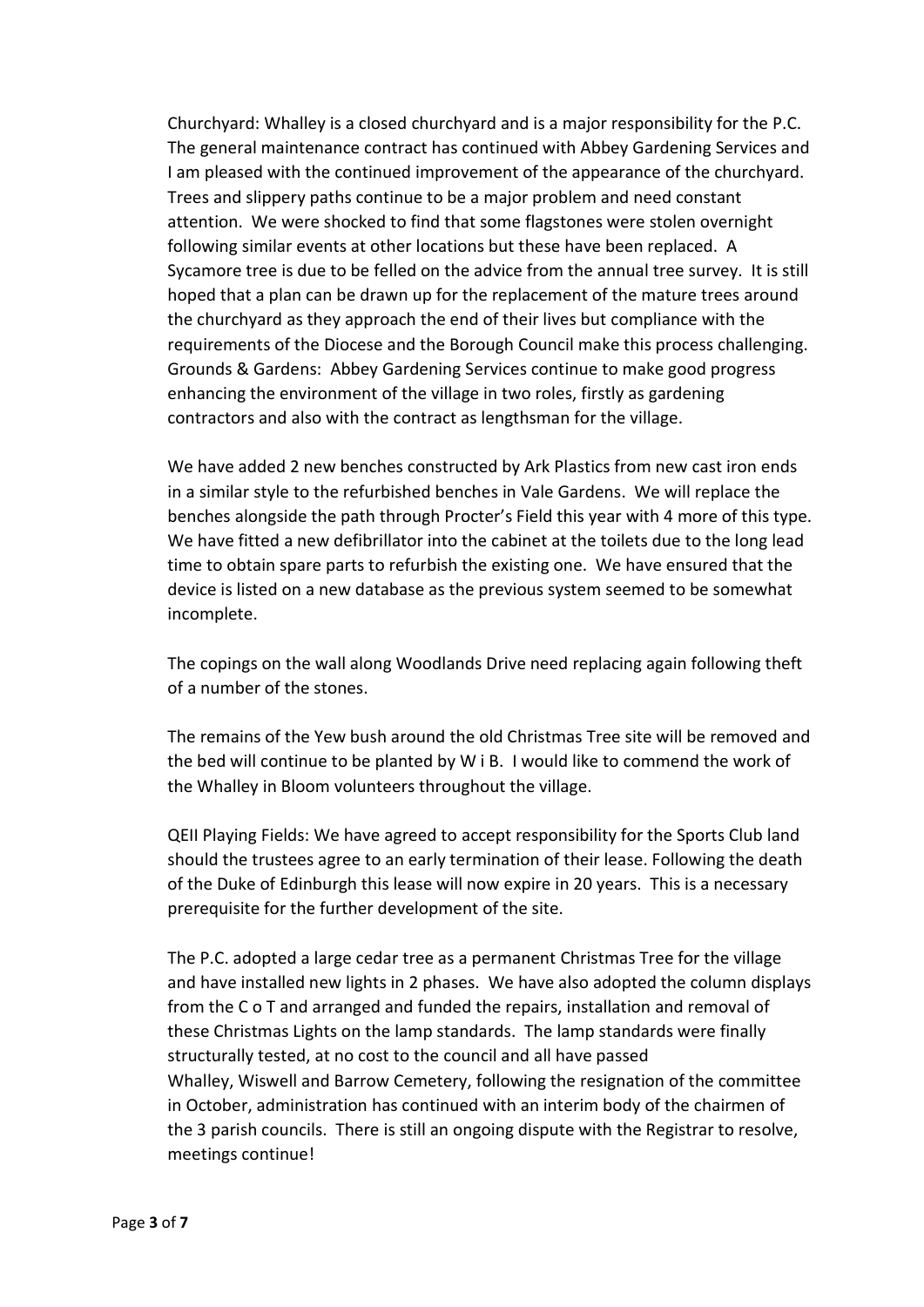Adam Cottam Trust, we have agreed to support the trust by providing a grant of £20,000 for the re-roofing of the Almshouses which together with a similar grant and loan from the Almshouses Association has enabled this essential work to take place. I would like to particularly commend Councillor Cliff Ball for his work with the Almshouses trust.

Old Grammar School, we have supported the Whalley Education Foundation trustees with a grant towards the preparation work towards the development plan. Concurrent Functions: I am pleased to report that R V has continued to support P C with a grant towards expenditure on the lengthsman, burial grounds and parks. Section 137 grants increased to 4k this year, primarily made to local groups. The formal application procedure has continued and all applicants provided the necessary information. I particularly wish to commend work done for young people by all the sport groups in the village including football, cricket, tennis and table tennis.

Platinum Jubilee, an Oak has been planted in Vale Gardens. We have agreed to support the occasion with grants to C o T for flags and bunting and also other celebrations and activities throughout the village.

The Website continues to be the main source of information on the P.C. and continues to receive compliments on its appearance and functionality. All parish councillors now have whalleyparishcouncil.org.uk email addresses Parish Council Newsletter: we finally published a newsletter in November! We intend publishing another one shortly.

We have adopted a new 'Code of Conduct' in line with current recommendations and as adopted by R.V.B.C.

We have also had a change of Clerk, I would like to introduce Liz Haworth who was appointed in January. I would like to thank both Liz and her predecessor, Mandy Richardson for the support that they have given to me and the council throughout the year.

#### Issues going forward;

Flood Mitigation Measures, we still await details of the E A plan! Car Park: is a long stay car park off Accrington Road more of a possibility with the report from the lead flood authority on the proposed development? Local Parliamentary review, we will continue to resist moving Whalley and Painterwood to the Hyndburn constituency.

I look forward to continuing to work for the benefit of the village.

Thank you. Martin Highton.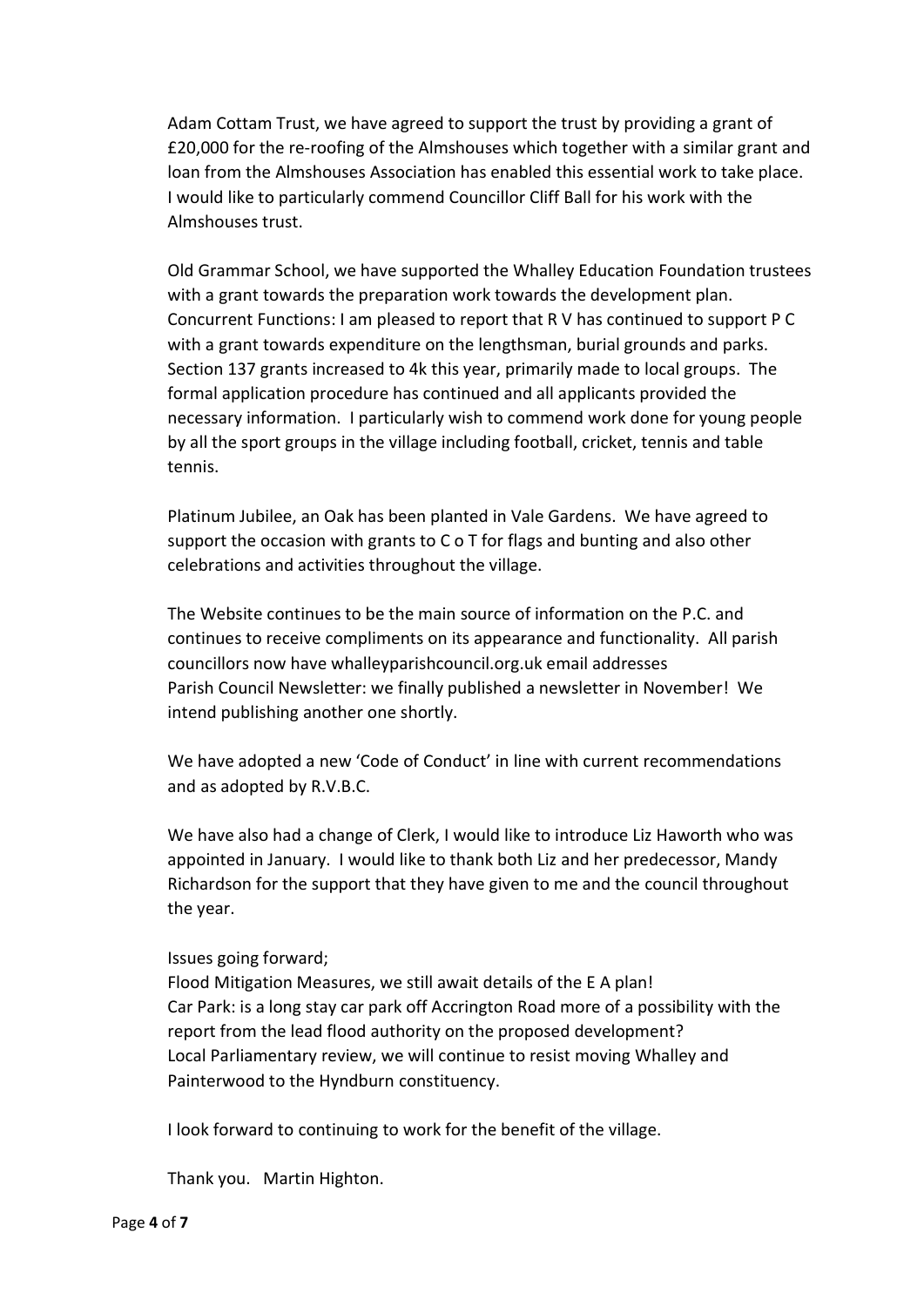| <b>Summary of Accounts ending 31st March 2022</b>                             |                               |                     |                      |           |  |
|-------------------------------------------------------------------------------|-------------------------------|---------------------|----------------------|-----------|--|
|                                                                               |                               |                     |                      |           |  |
| <b>Bank Reconciliation Whalley Parish Council 2021-22</b>                     |                               |                     |                      |           |  |
|                                                                               |                               |                     |                      |           |  |
|                                                                               |                               |                     |                      |           |  |
| Name of smaller authority:                                                    | <b>Whalley Parish Council</b> |                     |                      |           |  |
| County area (local councils and parish meetings only):                        |                               | Whalley, Lancashire |                      |           |  |
|                                                                               |                               |                     |                      |           |  |
| Financial year ending 31 March 2022                                           |                               |                     |                      |           |  |
| Prepared by (Name and Role):                                                  | Liz Haworth Clerk & RFO       |                     |                      |           |  |
|                                                                               |                               |                     |                      |           |  |
| Date:                                                                         | 06/04/2022                    |                     |                      |           |  |
|                                                                               |                               |                     |                      |           |  |
|                                                                               |                               |                     | £                    | E         |  |
| Balance per bank statements as at 31/3/22:                                    |                               |                     |                      |           |  |
|                                                                               | Nat West<br>Skipton BS        |                     | 36,309.4<br>24,006.7 |           |  |
|                                                                               | QEII                          |                     |                      |           |  |
|                                                                               |                               |                     |                      | 60,316.14 |  |
|                                                                               |                               |                     |                      |           |  |
| Petty cash float (if applicable)                                              |                               |                     |                      | 0.00      |  |
|                                                                               |                               |                     |                      |           |  |
| Less: any unpresented cheques as at 31/3/22 (enter these as negative numbers) | 3715                          |                     | (15.00)              |           |  |
|                                                                               | 3716                          |                     | (455.00)             |           |  |
|                                                                               |                               |                     |                      | $-470.00$ |  |
| Add: any un-banked cash as at 31/3/22                                         |                               |                     |                      |           |  |
|                                                                               |                               |                     | $\blacksquare$       |           |  |
|                                                                               |                               |                     |                      | 0.00      |  |
| Net balances as at 31/3/22                                                    |                               |                     |                      | 59,846.14 |  |
|                                                                               |                               |                     |                      |           |  |
|                                                                               |                               |                     |                      |           |  |

#### 3. Summary of Accounts ending 31st March 2022

| <b>Accounting Statement</b>     |              |
|---------------------------------|--------------|
| <b>Balances Brought Forward</b> | 60,945.36    |
| Precept income                  | 60,823.00    |
| <b>Other Receipts</b>           | 3,530.34     |
| Staff costs                     | (10, 481.32) |
| Loan interest / Capital         | 0.00         |
| VAT (net)                       | (1, 101.63)  |
| Other payments                  | (53,869.61)  |
| <b>Balance Carried Forward</b>  | 59,846.14    |

Each year Whalley Parish Council's annual return is audited by an external auditor appointed by the Audit Commission and any person interested can inspect and make copies of the annual return and all books, contracts, bills, and receipts relating to them. These documents are available on reasonable notice, after the audit. The period for the exercise of public rights is from 13<sup>th</sup> June 2022 – 22nd July 2022. Contact: clerk@whalleyparishcouncil.org.uk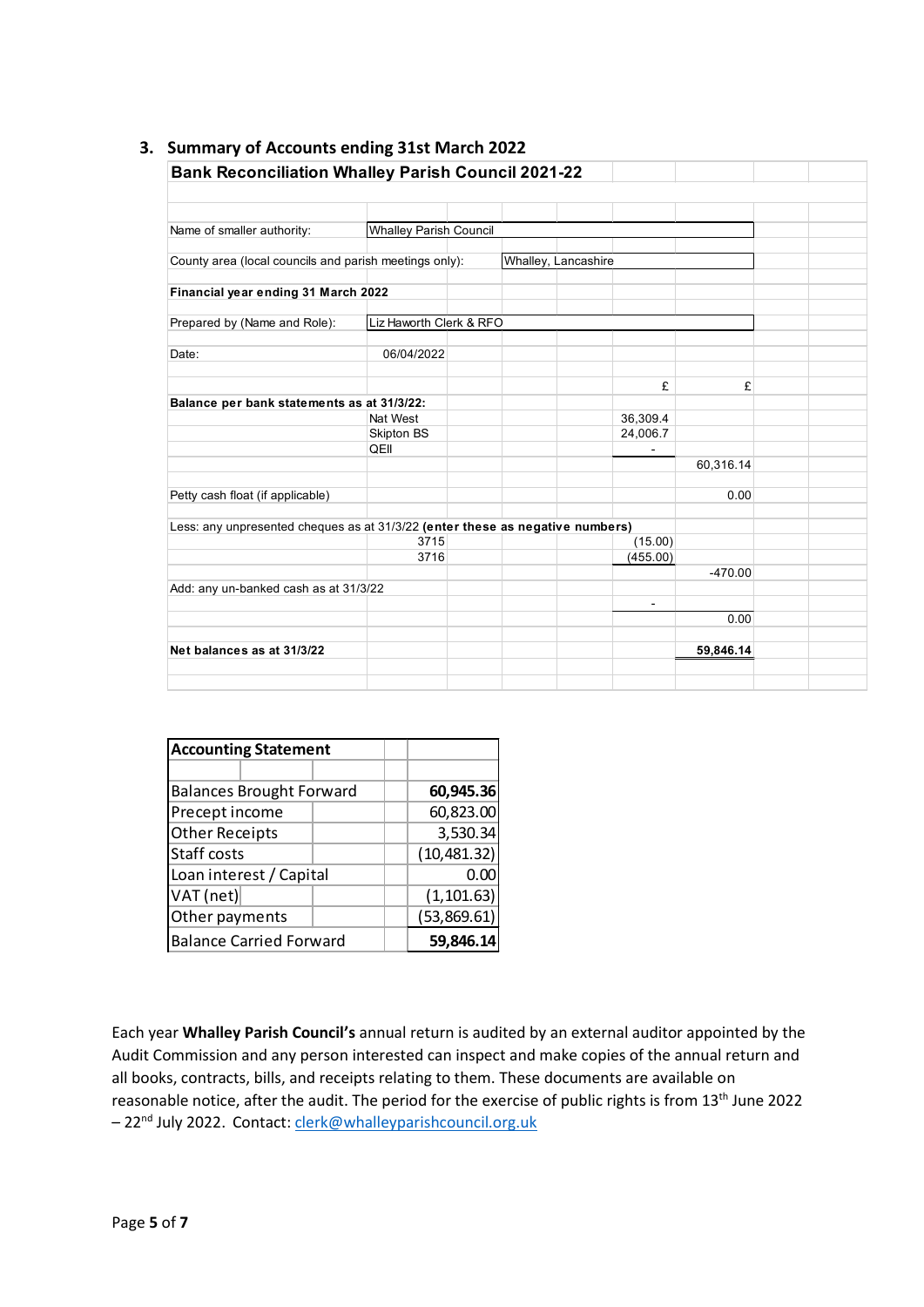#### 4. Guest Speaker (TBC)

Unfortunately a guest speaker was not available on this evening.

Cllr Martin Highton took this opportunity to inform the Parish of some well worth community projects including Campfire & Conversation for people living with Dementia, outdoor sensory activities held in the grounds of Whalley Abbey Mondays 10.30am – 12pm. For further information please see the Parish Website News section or contact Ribble Valley Crossroads Care.

Volunteers are proposing a Whalley Weekend Open Gardens with Food Activities Competitions on 30th July 2023. The objectives are to boost local economy, support the community suffering the aftermath of COVID, bereavement and loneliness and to raise money for the National Garden Scheme beneficiary charities.

The intention is to include all aspects of the community including the allotments, local businesses, cafes, shops, restaurants, clubs, and schools. A possible bake-off competition with judges, along with other activities are to be planned over the weekend.

Early planning is essential as all promotional material under the banner of NGS needs to be completed by August 2022. Further information will be available via social media and village websites.

#### 5. Public Open Forum

Representatives from Ribble Valley Rail were in attendance and thanked the Parish Council for their support of grant monies. They confirmed that the concerns around the closing of the carpark at Whalley train station which would have hindered disabled access has now been resolved.

The Chairman Whalley Community Woodland, Ian Lloyd updated everyone on the progress of the Queens Jubilee Celebrations to be held on the Green at Calderstones Park which so far include 15 stallholders, 18 exhibitors, picnic on the park, bar, tombola, bouncy castles, fire brigade/engine, obstacle courses and games for children to name a few. Ian thanked the Parish Council for their support and invites everyone to the day's celebrations, Saturday 4<sup>th</sup> June from 1pm.

Representatives from Whalley in Bloom were in attendance and thanked Whalley Parish Council for their support and that of LCC Cllr Ged Mirfin.

Cllr Ged Mirfin updated the Parish around the Licensing issues and advised that he felt there had been a positive shift in attitude to the problems Whalley residents face with late night licensing that run into the early morning and that Ribble Valley were to act as a Responsible Authority and are now liaising with Environmental Health to pursue licensed premises that are flouting the licensing agreements.